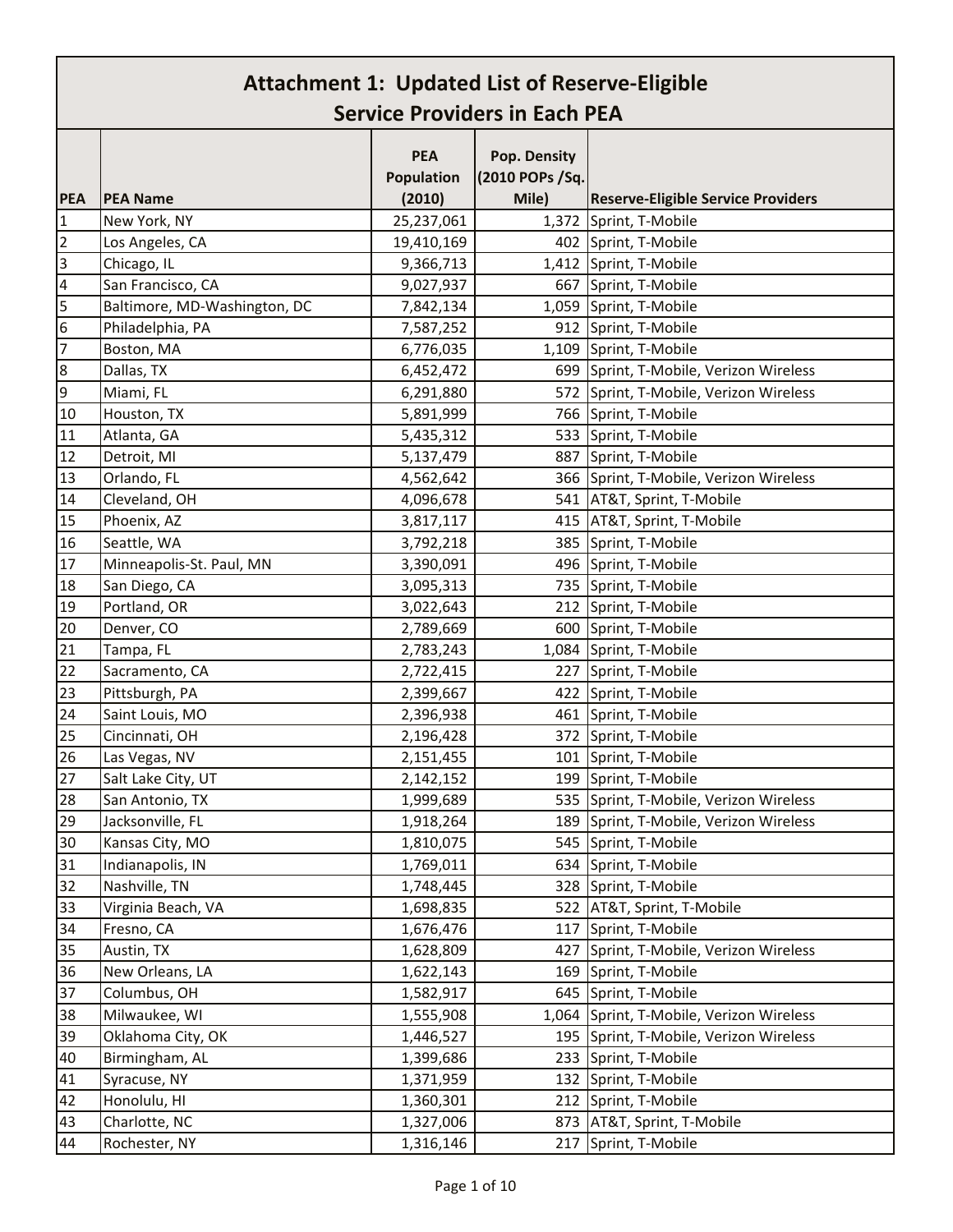| <b>PEA</b> | <b>PEA Name</b>  | <b>PEA</b><br><b>Population</b><br>(2010) | Pop. Density<br>(2010 POPs / Sq.<br>Mile) | <b>Reserve-Eligible Service Providers</b>     |
|------------|------------------|-------------------------------------------|-------------------------------------------|-----------------------------------------------|
| 45         | Raleigh, NC      | 1,302,381                                 |                                           | 854 AT&T, Sprint, T-Mobile                    |
| 46         | Little Rock, AR  | 1,275,690                                 |                                           | 69 Sprint, T-Mobile                           |
| 47         | Brownsville, TX  | 1,264,091                                 | 289                                       | Sprint, T-Mobile, Verizon Wireless            |
| 48         | Harrisburg, PA   | 1,244,058                                 | 327                                       | Sprint, T-Mobile                              |
| 49         | Albany, NY       | 1,222,542                                 |                                           | 144 Sprint, T-Mobile                          |
| 50         | Greenville, SC   | 1,220,968                                 |                                           | 266 AT&T, Sprint, T-Mobile                    |
| 51         | Louisville, KY   | 1,194,260                                 |                                           | 412 Sprint, T-Mobile                          |
| $52*$      | Charleston, WV   | 1,191,822                                 |                                           | 86 Sprint, T-Mobile, Verizon Wireless         |
| 53         | Tucson, AZ       | 1,159,029                                 |                                           | 70 AT&T, Sprint, T-Mobile                     |
| 54         | Buffalo, NY      | 1,135,509                                 | 724                                       | Sprint, T-Mobile                              |
| 55         | Huntsville, AL   | 1,105,409                                 |                                           | 137 Sprint, T-Mobile                          |
| 56         | Kalamazoo, MI    | 1,095,827                                 |                                           | 147 Sprint, T-Mobile                          |
| 57         | Richmond, VA     | 1,080,661                                 |                                           | 298 AT&T, Sprint, T-Mobile                    |
| 58         | Bloomington, IN  | 1,069,729                                 |                                           | 104 Sprint, T-Mobile, Verizon Wireless        |
| 59         | Memphis, TN      | 1,039,627                                 |                                           | 566 Sprint, T-Mobile                          |
| 60         | Manchester, NH   | 1,025,620                                 |                                           | 312   AT&T, Sprint, T-Mobile                  |
| 61         | Toledo, OH       | 1,023,081                                 |                                           | 181   AT&T, Sprint, T-Mobile                  |
| 62         | Dayton, OH       | 1,019,932                                 |                                           | 402 Sprint, T-Mobile                          |
| 63         | Tulsa, OK        | 969,078                                   |                                           | 151 Sprint, T-Mobile, Verizon Wireless        |
| 64         | South Bend, IN   | 954,029                                   |                                           | 192 Sprint, T-Mobile                          |
| 65         | Cape Coral, FL   | 940,274                                   |                                           | 330 Sprint, T-Mobile                          |
| 66         | Lansing, MI      | 922,885                                   |                                           | 214 AT&T, Sprint, T-Mobile                    |
| 67         | Sarasota, FL     | 897,121                                   |                                           | 339 Sprint, T-Mobile                          |
| 68         | Grand Rapids, MI | 866,423                                   |                                           | 611 AT&T, Sprint, T-Mobile                    |
| 69*        | Springfield, MA  | 861,286                                   |                                           | 249 Sprint, T-Mobile                          |
| 70         | Eugene, OR       | 859,318                                   |                                           | 47   AT&T, Sprint, T-Mobile, Verizon Wireless |
| 71         | Knoxville, TN    | 837,142                                   |                                           | 223 AT&T, Sprint, T-Mobile                    |
| 72         | Tallahassee, FL  | 801,642                                   |                                           | 73 Sprint, T-Mobile                           |
| 73         | El Paso, TX      | 800,647                                   |                                           | 790 AT&T, Sprint, T-Mobile                    |
| 74         | Chattanooga, TN  | 797,154                                   | 165                                       | Sprint, T-Mobile                              |
| 75         | Albuquerque, NM  | 794,125                                   | 163                                       | AT&T, Sprint, T-Mobile                        |
| 76         | Reno, NV         | 786,501                                   |                                           | 9 Sprint, T-Mobile                            |
| 77         | Portland, ME     | 784,594                                   | 110                                       | AT&T, Sprint, T-Mobile                        |
| 78         | Greensboro, NC   | 781,289                                   | 419                                       | AT&T, Sprint, T-Mobile                        |
| 79         | Hattiesburg, MS  | 780,833                                   | 46                                        | AT&T, Sprint, T-Mobile                        |
| 80         | Omaha, NE        | 769,108                                   | 505                                       | AT&T, Sprint, T-Mobile                        |
| 81         | Saginaw, MI      | 767,362                                   | 88                                        | AT&T, Sprint, T-Mobile                        |
| 82         | Baton Rouge, LA  | 756,008                                   |                                           | 296 Sprint, T-Mobile                          |
| 83         | Fort Wayne, IN   | 748,680                                   | 165                                       | Sprint, T-Mobile                              |
| 84         | Mobile, AL       | 724,956                                   | 82                                        | Sprint, T-Mobile                              |
| 85         | Charleston, SC   | 703,499                                   | 193                                       | AT&T, Sprint, T-Mobile                        |
| 86*        | Frankfort, KY    | 685,317                                   | 156                                       | Sprint, T-Mobile                              |
| 87         | Pensacola, FL    | 684,856                                   | 186                                       | Sprint, T-Mobile                              |
| 88         | Frederick, MD    | 678,674                                   |                                           | 182 Sprint, T-Mobile, Verizon Wireless        |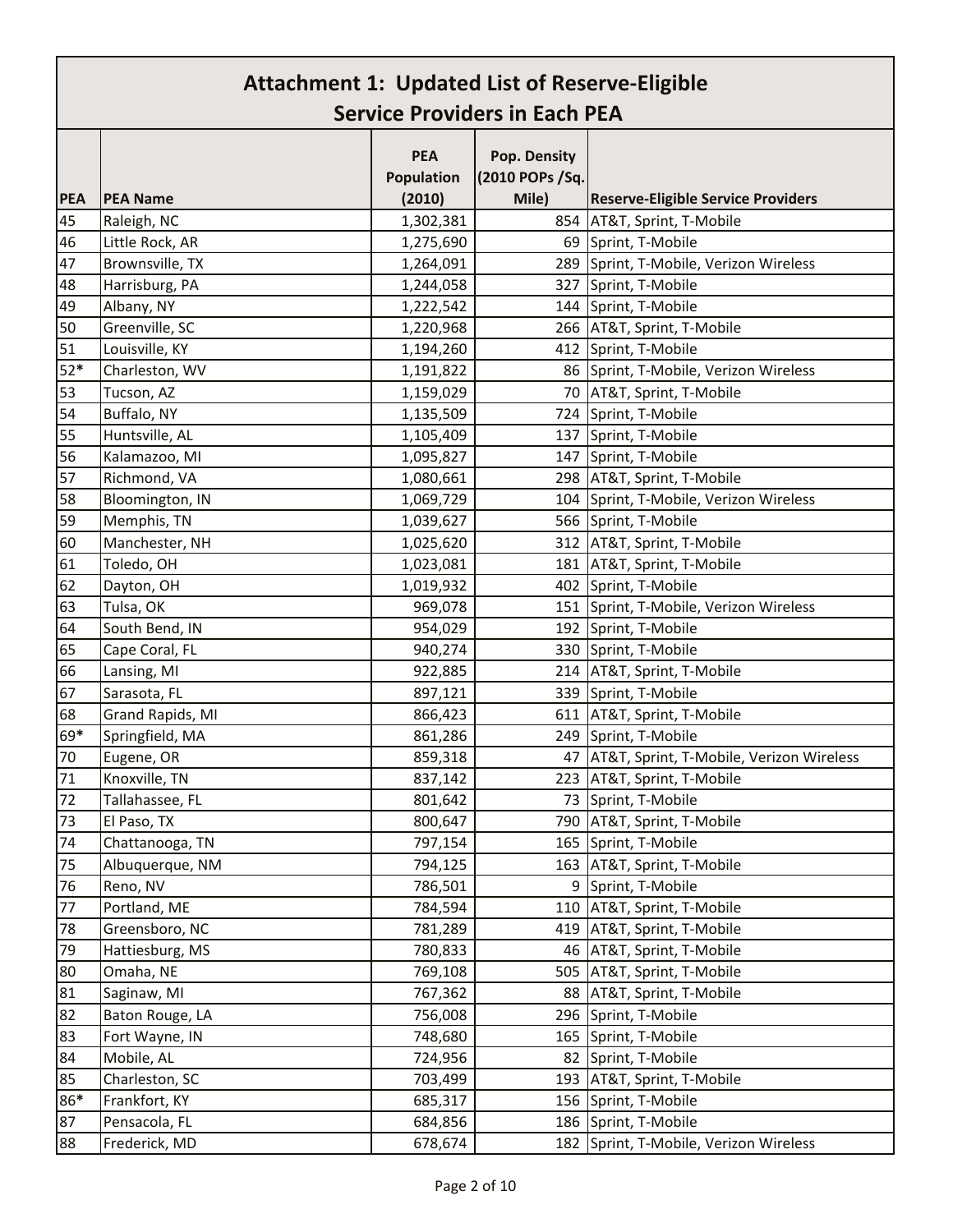|            |                      | <b>PEA</b>           | Pop. Density             |                                               |
|------------|----------------------|----------------------|--------------------------|-----------------------------------------------|
| <b>PEA</b> | <b>PEA Name</b>      | Population<br>(2010) | (2010 POPs /Sq.<br>Mile) | <b>Reserve-Eligible Service Providers</b>     |
| 89         | Columbia, SC         | 646,895              | 443                      | AT&T, Sprint, T-Mobile                        |
| 90         | Jackson, MS          | 646,279              | 80                       | Sprint, T-Mobile                              |
| 91         | Colorado Springs, CO | 645,613              | 240                      | Sprint, T-Mobile                              |
| 92         | Decatur, IL          | 644,865              |                          | 75 AT&T, Sprint, T-Mobile                     |
| 93         | Lafayette, LA        | 638,768              |                          | 113 Sprint, T-Mobile                          |
| 94         | Waco, TX             | 638,395              | 163                      | Sprint, T-Mobile                              |
| 95         | Bluefield, WV        | 631,120              |                          | 62   AT&T, Sprint, T-Mobile, Verizon Wireless |
|            |                      |                      |                          |                                               |
| 96<br>97   | Richmond, KY         | 620,049              |                          | 75   AT&T, Sprint, T-Mobile, Verizon Wireless |
|            | Mankato, MN          | 617,663              |                          | 36 Sprint, T-Mobile                           |
| 98         | Johnson City, TN     | 609,299              |                          | 155 AT&T, Sprint, T-Mobile                    |
| 99         | Tupelo, MS           | 599,462              |                          | 55 AT&T, Sprint, T-Mobile                     |
| 100        | Greenville, NC       | 571,905              |                          | 90 AT&T, Sprint, T-Mobile                     |
| 101        | Wichita, KS          | 564,245              |                          | 232 AT&T, Sprint, T-Mobile                    |
| 102        | Grand Junction, CO   | 562,340              |                          | 14 AT&T, Sprint, T-Mobile                     |
| 103        | Winchester, VA       | 556,408              |                          | 86 Sprint, T-Mobile, Verizon Wireless         |
| 104        | Fort Collins, CO     | 552,455              | 84                       | AT&T, Sprint, T-Mobile                        |
| 105        | Augusta, GA          | 552,150              |                          | 176 AT&T, Sprint, T-Mobile                    |
| 106        | Zanesville, OH       | 548,017              | 87                       | Sprint, T-Mobile, Verizon Wireless            |
| 107        | Bangor, ME           | 543,767              |                          | 23 AT&T, Sprint, T-Mobile, Verizon Wireless   |
| 108        | Des Moines, IA       | 543,000              |                          | 313   AT&T, Sprint, T-Mobile                  |
| 109        | Rocky Mount, NC      | 536,809              | 112                      | AT&T, Sprint, T-Mobile                        |
| 110        | Jackson, TN          | 533,539              | 61                       | Sprint, T-Mobile                              |
| 111        | Fayetteville, AR     | 527,374              |                          | 118 Sprint, T-Mobile                          |
| 112        | Bowling Green, KY    | 526,621              |                          | 68   AT&T, Sprint, T-Mobile, Verizon Wireless |
| 113        | Erie, PA             | 513,834              |                          | 117 Sprint, T-Mobile                          |
| 114        | Morgantown, WV       | 512,830              | 110                      | Sprint, T-Mobile, Verizon Wireless            |
| 115        | Asheville, NC        | 512,200              |                          | 149 AT&T, Sprint, T-Mobile                    |
| 116        | Rockford, IL         | 509,762              |                          | 336 AT&T, Sprint, T-Mobile, Verizon Wireless  |
| 117        | La Grange, GA        | 501,771              |                          | 133 AT&T, Sprint, T-Mobile                    |
| 118        | Richmond, IN         | 496,850              | 105                      | Sprint, T-Mobile                              |
| 119        | Yakima, WA           | 496,571              | 69                       | Sprint, T-Mobile, Verizon Wireless            |
| 120        | Shreveport, LA       | 492,213              | 80                       | Sprint, T-Mobile                              |
| 121        | Altoona, PA          | 490,867              | 107                      | Sprint, T-Mobile, Verizon Wireless            |
| 122        | Madison, WI          | 488,073              | 406                      | Sprint, T-Mobile, Verizon Wireless            |
| 123        | Mansfield, OH        | 486,730              | 149                      | Sprint, T-Mobile                              |
| 124        | Olympia, WA          | 482,135              | 70                       | Sprint, T-Mobile, Verizon Wireless            |
| 125        | Alton, IL            | 476,174              | 95                       | Sprint, T-Mobile, Verizon Wireless            |
| 126        | Casa Grande, AZ      | 475,024              | 29                       | Sprint, T-Mobile                              |
| 127*       | Evansville, IN       | 474,251              | 109                      | Sprint, T-Mobile                              |
| 128        | Macon, GA            | 472,241              | 132                      | Sprint, T-Mobile                              |
| 129        | Springfield, IL      | 471,823              | 64                       | AT&T, Sprint, T-Mobile, Verizon Wireless      |
| 130        | Spokane, WA          | 471,221              | 267                      | Sprint, T-Mobile                              |
|            |                      |                      |                          |                                               |
| 131        | Sanford, NC          | 468,358              |                          | 143 AT&T, Sprint, T-Mobile                    |
| 132        | Corpus Christi, TX   | 467,429              |                          | 135 Sprint, T-Mobile, Verizon Wireless        |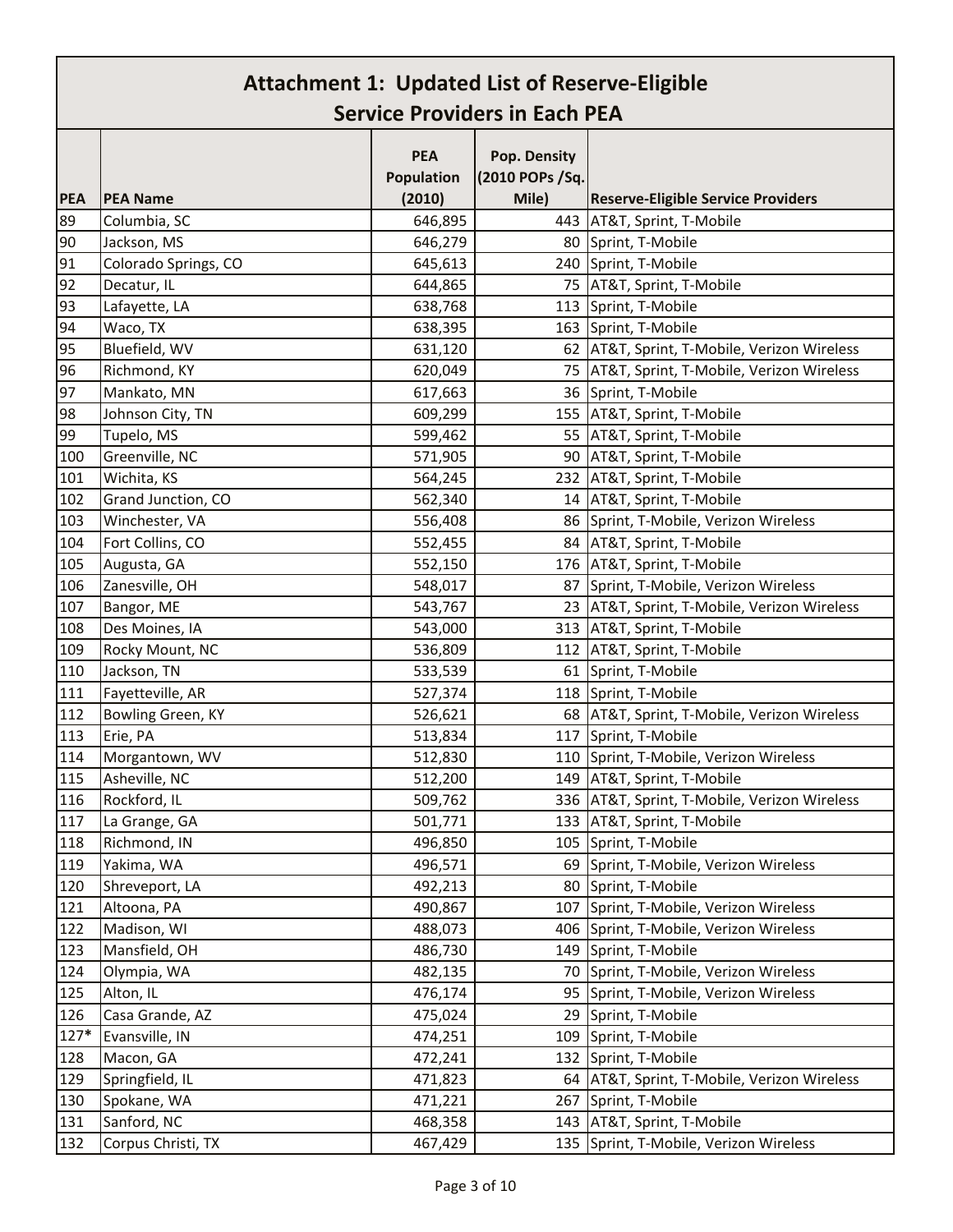|            |                    | <b>PEA</b> | Pop. Density     |                                               |
|------------|--------------------|------------|------------------|-----------------------------------------------|
|            |                    | Population | (2010 POPs / Sq. |                                               |
| <b>PEA</b> | <b>PEA Name</b>    | (2010)     | Mile)            | <b>Reserve-Eligible Service Providers</b>     |
| 133        | Nacogdoches, TX    | 464,704    |                  | 38 Sprint, T-Mobile, Verizon Wireless         |
| 134        | Newark, OH         | 463,800    |                  | 133 Sprint, T-Mobile                          |
| 135        | Beaumont, TX       | 460,666    | 93               | Sprint, T-Mobile                              |
| 136        | Williamsport, PA   | 454,792    | 97               | Sprint, T-Mobile                              |
| 137        | Eau Claire, WI     | 452,434    | 47               | AT&T, Sprint, T-Mobile                        |
| 138        | Burlington, VT     | 452,191    |                  | 83 AT&T, Sprint, T-Mobile                     |
| 139        | Hot Springs, AR    | 443,880    |                  | 28 Sprint, T-Mobile                           |
| 140        | Fredericksburg, VA | 438,705    |                  | 164 Sprint, T-Mobile                          |
| 141        | Brainerd, MN       | 435,203    |                  | 24 Sprint, T-Mobile                           |
| 142        | Merced, CA         | 430,256    |                  | 54 Sprint, T-Mobile                           |
| 143        | Keene, NH          | 427,275    |                  | 49   AT&T, Sprint, T-Mobile, Verizon Wireless |
| $144*$     | Paris, TX          | 423,195    |                  | 53 Sprint, T-Mobile                           |
| 145        | Columbia, TN       | 422,947    | 77               | AT&T, Sprint, T-Mobile                        |
| 146        | Wilmington, NC     | 420,413    |                  | 147 AT&T, Sprint, T-Mobile                    |
| 147        | Salisbury, MD      | 419,355    |                  | 148 Sprint, T-Mobile                          |
| 148        | Bellingham, WA     | 412,316    | 97               | Sprint, T-Mobile                              |
| 149        | Biloxi, MS         | 411,066    |                  | 152 AT&T, Sprint, T-Mobile                    |
| 150        | Rolla, MO          | 405,037    | 37               | AT&T, Sprint, T-Mobile, Verizon Wireless      |
| 151        | Winston-Salem, NC  | 398,071    | 463              | AT&T, Sprint, T-Mobile                        |
| 152        | Tyler, TX          | 397,075    | 189              | Sprint, T-Mobile                              |
| 153        | Fond du Lac, WI    | 395,357    |                  | 129 Sprint, T-Mobile, Verizon Wireless        |
| 154        | Myrtle Beach, SC   | 394,573    |                  | 139   AT&T, Sprint, T-Mobile                  |
| 155        | Appleton, WI       | 392,660    | 280              | AT&T, Sprint, T-Mobile                        |
| 156        | Boise City, ID     | 392,365    | 372              | Sprint, T-Mobile                              |
| 157        | Yuma, AZ           | 390,768    |                  | 28 AT&T, Sprint, T-Mobile                     |
| 158        | Helena, MT         | 378,009    | 14               | Sprint, T-Mobile                              |
| 159        | Valdosta, GA       | 373,343    |                  | 56 Sprint, T-Mobile                           |
| 160        | Victoria, TX       | 371,551    |                  | 34 Sprint, T-Mobile, Verizon Wireless         |
| 161        | Carbondale, IL     | 368,043    |                  | 57 Sprint, T-Mobile                           |
| 162        | Elizabethtown, KY  | 364,517    | 76               | AT&T, Sprint, T-Mobile, Verizon Wireless      |
| 163        | Davenport, IA      | 363,256    | 212              | AT&T, Sprint, T-Mobile                        |
| 164        | Montgomery, AL     | 363,237    | 181              | AT&T, Sprint, T-Mobile                        |
| 165        | Rome, GA           | 362,053    | 93               | Sprint, T-Mobile                              |
| 166        | Redding, CA        | 361,652    |                  | 16 AT&T, Sprint, T-Mobile                     |
| 167        | Harrisonburg, VA   | 360,886    | 55               | AT&T, Sprint, T-Mobile                        |
| 168        | Peoria, IL         | 360,552    | 200              | AT&T, Sprint, T-Mobile                        |
| 169        | Goldsboro, NC      | 358,900    | 168              | AT&T, Sprint, T-Mobile                        |
| 170        | Dothan, AL         | 358,396    | 59               | Sprint, T-Mobile                              |
| 171        | Fort Smith, AR     | 356,101    | 51               | Sprint, T-Mobile                              |
| 172        | Duluth, MN         | 354,182    | 20               | Sprint, T-Mobile                              |
| 173        | Blacksburg, VA     | 352,838    | 92               | AT&T, Sprint, T-Mobile                        |
| 174        | Springfield, MO    | 352,596    | 285              | AT&T, Sprint, T-Mobile                        |
| 175        | Southaven, MS      | 349,748    | 75               | AT&T, Sprint, T-Mobile                        |
| 176        | Ames, IA           | 348,248    | 39               | AT&T, Sprint, T-Mobile                        |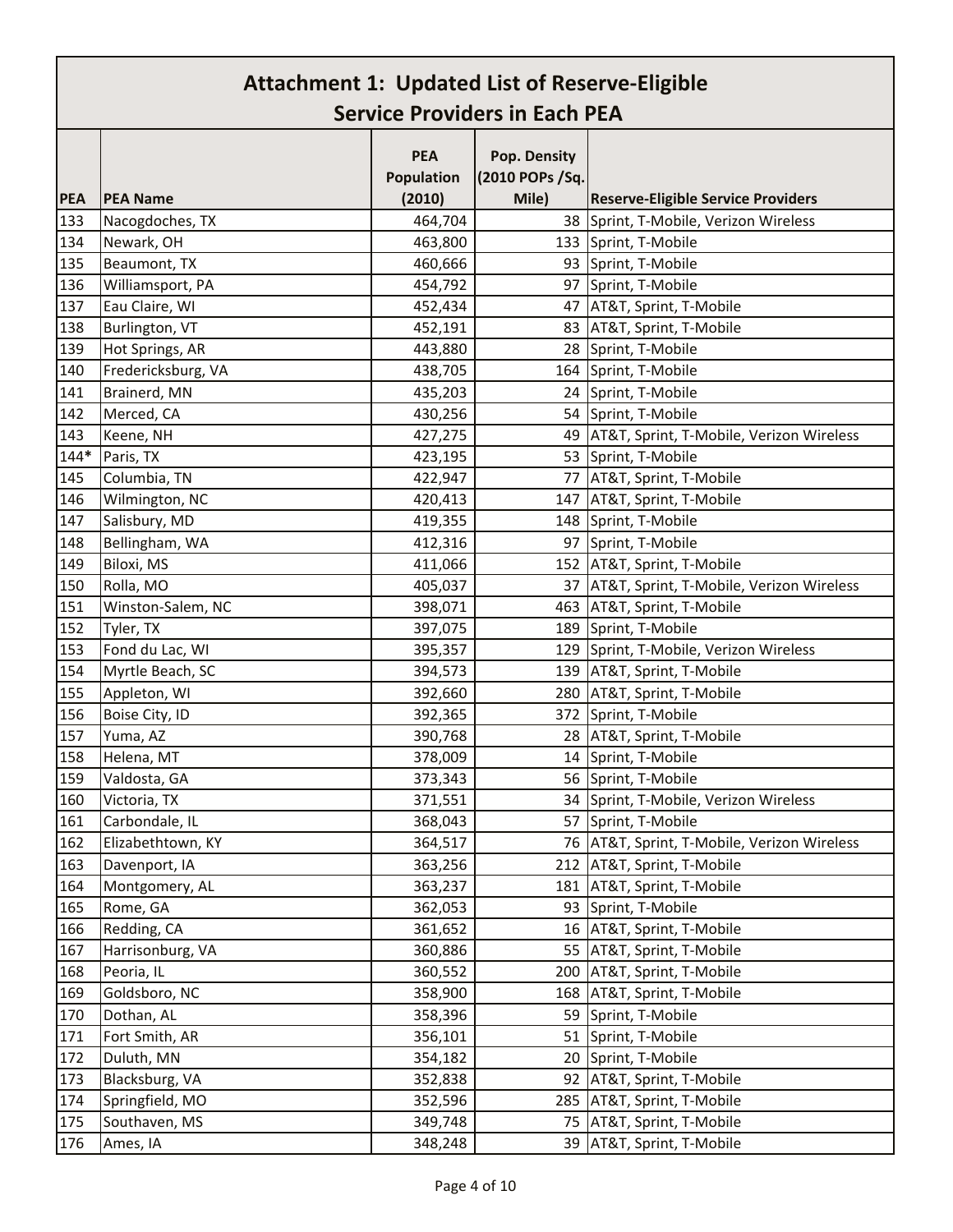| <b>PEA</b><br>Pop. Density<br>(2010 POPs / Sq.<br><b>Population</b><br>Mile)<br><b>PEA</b><br><b>PEA Name</b><br>(2010)<br><b>Reserve-Eligible Service Providers</b><br>177<br>Savannah, GA<br>347,611<br>258 AT&T, Sprint, T-Mobile<br>178<br>Sedalia, MO<br>346,580<br>34 AT&T, Sprint, T-Mobile<br>179<br>Burlington, IA<br>346,354<br>37 AT&T, Sprint, T-Mobile<br>180<br>Flagstaff, AZ<br>345,454<br>13 AT&T, Sprint, T-Mobile<br>181<br>Texarkana, TX<br>34   AT&T, Sprint, T-Mobile, Verizon Wireless<br>343,206<br>182<br>Cedar Rapids, IA<br>342,108<br>257 AT&T, Sprint, T-Mobile<br>183<br>Columbia, MO<br>340,194<br>86   AT&T, Sprint, T-Mobile, Verizon Wireless<br>184<br>Ruston, LA<br>338,416<br>58 Sprint, T-Mobile<br>185<br>Marquette, MI<br>335,871<br>23   AT&T, Sprint, T-Mobile, Verizon Wireless<br>Rock Hill, SC<br>335,865<br>185   AT&T, Sprint, T-Mobile<br>Pocatello, ID<br>328,567<br>27 AT&T, Sprint, T-Mobile<br>59 Sprint, T-Mobile<br>Jamestown, NY<br>325,075<br>Alexandria, LA<br>48   AT&T, Sprint, T-Mobile, Verizon Wireless<br>324,637<br>Bozeman, MT<br>8   AT&T, Sprint, T-Mobile, Verizon Wireless<br>324,077<br>321,175<br>Petersburg, VA<br>57 AT&T, Sprint, T-Mobile<br>Fayetteville, NC<br>319,431<br>489   AT&T, Sprint, T-Mobile<br>Saint Joseph, MO<br>318,414<br>123 Sprint, T-Mobile, Verizon Wireless<br>State College, PA<br>317,863<br>77 Sprint, T-Mobile<br>Lewiston, ID<br>317,751<br>15   AT&T, Sprint, T-Mobile, Verizon Wireless<br>Cape Girardeau, MO<br>315,713<br>37   AT&T, Sprint, T-Mobile, Verizon Wireless<br>Wheeling, WV<br>312,837<br>120 Sprint, T-Mobile<br>Jonesboro, AR<br>311,312<br>53 Sprint, T-Mobile<br>Dalton, GA<br>123 Sprint, T-Mobile<br>310,645<br>Danville, VA<br>108   AT&T, Sprint, T-Mobile<br>310,385<br>Eagle Pass, TX<br>22 Sprint, T-Mobile, Verizon Wireless<br>304,111<br>Columbus, GA<br>303,722<br>116 AT&T, Sprint, T-Mobile<br>Traverse City, MI<br>303,041<br>55 Sprint, T-Mobile<br>Owensboro, KY<br>75 Sprint, T-Mobile, Verizon Wireless<br>301,206<br>300,915<br>26 AT&T, Sprint, T-Mobile<br>Douglas City, CA<br>18 Sprint, T-Mobile, Verizon Wireless<br>Wenatchee, WA<br>300,767<br>Brunswick, GA<br>298,749<br>50 Sprint, T-Mobile<br>274 AT&T, Sprint, T-Mobile<br>208<br>Salisbury, NC<br>297,865<br>209<br>Green Bay, WI<br>296,366<br>AT&T, Sprint, T-Mobile, Verizon Wireless<br>204<br>210*<br>Binghamton, NY<br>295,081<br>144<br>Sprint, T-Mobile<br>211<br>Ardmore, OK<br>291,829<br>AT&T, Sprint, T-Mobile, Verizon Wireless<br>29<br>212<br>Anchorage, AK<br>291,826<br>Sprint, T-Mobile, Verizon Wireless<br>171<br>213<br>12   AT&T, Sprint, T-Mobile, Verizon Wireless<br>Bend, OR<br>289,034<br>214<br>Lincoln, NE<br>285,407<br>340 AT&T, Sprint, T-Mobile<br>215<br>Hickory, NC<br>242 AT&T, Sprint, T-Mobile<br>282,468<br>216<br>Joplin, MO<br>280,505<br>AT&T, Sprint, T-Mobile, Verizon Wireless<br>80<br>217<br>Lubbock, TX<br>Sprint, T-Mobile<br>278,831<br>310<br>218<br>278,831<br>88 Sprint, T-Mobile, Verizon Wireless<br>Wausau, WI<br>219<br>277,029<br>28 AT&T, Sprint, T-Mobile<br>Mason City, IA<br>152 Sprint, T-Mobile |      |            |         |  |
|--------------------------------------------------------------------------------------------------------------------------------------------------------------------------------------------------------------------------------------------------------------------------------------------------------------------------------------------------------------------------------------------------------------------------------------------------------------------------------------------------------------------------------------------------------------------------------------------------------------------------------------------------------------------------------------------------------------------------------------------------------------------------------------------------------------------------------------------------------------------------------------------------------------------------------------------------------------------------------------------------------------------------------------------------------------------------------------------------------------------------------------------------------------------------------------------------------------------------------------------------------------------------------------------------------------------------------------------------------------------------------------------------------------------------------------------------------------------------------------------------------------------------------------------------------------------------------------------------------------------------------------------------------------------------------------------------------------------------------------------------------------------------------------------------------------------------------------------------------------------------------------------------------------------------------------------------------------------------------------------------------------------------------------------------------------------------------------------------------------------------------------------------------------------------------------------------------------------------------------------------------------------------------------------------------------------------------------------------------------------------------------------------------------------------------------------------------------------------------------------------------------------------------------------------------------------------------------------------------------------------------------------------------------------------------------------------------------------------------------------------------------------------------------------------------------------------------------------------------------------------------------------------------------------------------------------------------------------------------------------------------------------------------------------------------------------------------------------------------------------------------------------------------------------------|------|------------|---------|--|
|                                                                                                                                                                                                                                                                                                                                                                                                                                                                                                                                                                                                                                                                                                                                                                                                                                                                                                                                                                                                                                                                                                                                                                                                                                                                                                                                                                                                                                                                                                                                                                                                                                                                                                                                                                                                                                                                                                                                                                                                                                                                                                                                                                                                                                                                                                                                                                                                                                                                                                                                                                                                                                                                                                                                                                                                                                                                                                                                                                                                                                                                                                                                                                          |      |            |         |  |
|                                                                                                                                                                                                                                                                                                                                                                                                                                                                                                                                                                                                                                                                                                                                                                                                                                                                                                                                                                                                                                                                                                                                                                                                                                                                                                                                                                                                                                                                                                                                                                                                                                                                                                                                                                                                                                                                                                                                                                                                                                                                                                                                                                                                                                                                                                                                                                                                                                                                                                                                                                                                                                                                                                                                                                                                                                                                                                                                                                                                                                                                                                                                                                          |      |            |         |  |
|                                                                                                                                                                                                                                                                                                                                                                                                                                                                                                                                                                                                                                                                                                                                                                                                                                                                                                                                                                                                                                                                                                                                                                                                                                                                                                                                                                                                                                                                                                                                                                                                                                                                                                                                                                                                                                                                                                                                                                                                                                                                                                                                                                                                                                                                                                                                                                                                                                                                                                                                                                                                                                                                                                                                                                                                                                                                                                                                                                                                                                                                                                                                                                          |      |            |         |  |
|                                                                                                                                                                                                                                                                                                                                                                                                                                                                                                                                                                                                                                                                                                                                                                                                                                                                                                                                                                                                                                                                                                                                                                                                                                                                                                                                                                                                                                                                                                                                                                                                                                                                                                                                                                                                                                                                                                                                                                                                                                                                                                                                                                                                                                                                                                                                                                                                                                                                                                                                                                                                                                                                                                                                                                                                                                                                                                                                                                                                                                                                                                                                                                          |      |            |         |  |
|                                                                                                                                                                                                                                                                                                                                                                                                                                                                                                                                                                                                                                                                                                                                                                                                                                                                                                                                                                                                                                                                                                                                                                                                                                                                                                                                                                                                                                                                                                                                                                                                                                                                                                                                                                                                                                                                                                                                                                                                                                                                                                                                                                                                                                                                                                                                                                                                                                                                                                                                                                                                                                                                                                                                                                                                                                                                                                                                                                                                                                                                                                                                                                          |      |            |         |  |
|                                                                                                                                                                                                                                                                                                                                                                                                                                                                                                                                                                                                                                                                                                                                                                                                                                                                                                                                                                                                                                                                                                                                                                                                                                                                                                                                                                                                                                                                                                                                                                                                                                                                                                                                                                                                                                                                                                                                                                                                                                                                                                                                                                                                                                                                                                                                                                                                                                                                                                                                                                                                                                                                                                                                                                                                                                                                                                                                                                                                                                                                                                                                                                          |      |            |         |  |
|                                                                                                                                                                                                                                                                                                                                                                                                                                                                                                                                                                                                                                                                                                                                                                                                                                                                                                                                                                                                                                                                                                                                                                                                                                                                                                                                                                                                                                                                                                                                                                                                                                                                                                                                                                                                                                                                                                                                                                                                                                                                                                                                                                                                                                                                                                                                                                                                                                                                                                                                                                                                                                                                                                                                                                                                                                                                                                                                                                                                                                                                                                                                                                          |      |            |         |  |
|                                                                                                                                                                                                                                                                                                                                                                                                                                                                                                                                                                                                                                                                                                                                                                                                                                                                                                                                                                                                                                                                                                                                                                                                                                                                                                                                                                                                                                                                                                                                                                                                                                                                                                                                                                                                                                                                                                                                                                                                                                                                                                                                                                                                                                                                                                                                                                                                                                                                                                                                                                                                                                                                                                                                                                                                                                                                                                                                                                                                                                                                                                                                                                          |      |            |         |  |
|                                                                                                                                                                                                                                                                                                                                                                                                                                                                                                                                                                                                                                                                                                                                                                                                                                                                                                                                                                                                                                                                                                                                                                                                                                                                                                                                                                                                                                                                                                                                                                                                                                                                                                                                                                                                                                                                                                                                                                                                                                                                                                                                                                                                                                                                                                                                                                                                                                                                                                                                                                                                                                                                                                                                                                                                                                                                                                                                                                                                                                                                                                                                                                          |      |            |         |  |
|                                                                                                                                                                                                                                                                                                                                                                                                                                                                                                                                                                                                                                                                                                                                                                                                                                                                                                                                                                                                                                                                                                                                                                                                                                                                                                                                                                                                                                                                                                                                                                                                                                                                                                                                                                                                                                                                                                                                                                                                                                                                                                                                                                                                                                                                                                                                                                                                                                                                                                                                                                                                                                                                                                                                                                                                                                                                                                                                                                                                                                                                                                                                                                          |      |            |         |  |
|                                                                                                                                                                                                                                                                                                                                                                                                                                                                                                                                                                                                                                                                                                                                                                                                                                                                                                                                                                                                                                                                                                                                                                                                                                                                                                                                                                                                                                                                                                                                                                                                                                                                                                                                                                                                                                                                                                                                                                                                                                                                                                                                                                                                                                                                                                                                                                                                                                                                                                                                                                                                                                                                                                                                                                                                                                                                                                                                                                                                                                                                                                                                                                          |      |            |         |  |
|                                                                                                                                                                                                                                                                                                                                                                                                                                                                                                                                                                                                                                                                                                                                                                                                                                                                                                                                                                                                                                                                                                                                                                                                                                                                                                                                                                                                                                                                                                                                                                                                                                                                                                                                                                                                                                                                                                                                                                                                                                                                                                                                                                                                                                                                                                                                                                                                                                                                                                                                                                                                                                                                                                                                                                                                                                                                                                                                                                                                                                                                                                                                                                          |      |            |         |  |
|                                                                                                                                                                                                                                                                                                                                                                                                                                                                                                                                                                                                                                                                                                                                                                                                                                                                                                                                                                                                                                                                                                                                                                                                                                                                                                                                                                                                                                                                                                                                                                                                                                                                                                                                                                                                                                                                                                                                                                                                                                                                                                                                                                                                                                                                                                                                                                                                                                                                                                                                                                                                                                                                                                                                                                                                                                                                                                                                                                                                                                                                                                                                                                          | 186  |            |         |  |
|                                                                                                                                                                                                                                                                                                                                                                                                                                                                                                                                                                                                                                                                                                                                                                                                                                                                                                                                                                                                                                                                                                                                                                                                                                                                                                                                                                                                                                                                                                                                                                                                                                                                                                                                                                                                                                                                                                                                                                                                                                                                                                                                                                                                                                                                                                                                                                                                                                                                                                                                                                                                                                                                                                                                                                                                                                                                                                                                                                                                                                                                                                                                                                          | 187  |            |         |  |
|                                                                                                                                                                                                                                                                                                                                                                                                                                                                                                                                                                                                                                                                                                                                                                                                                                                                                                                                                                                                                                                                                                                                                                                                                                                                                                                                                                                                                                                                                                                                                                                                                                                                                                                                                                                                                                                                                                                                                                                                                                                                                                                                                                                                                                                                                                                                                                                                                                                                                                                                                                                                                                                                                                                                                                                                                                                                                                                                                                                                                                                                                                                                                                          | 188  |            |         |  |
|                                                                                                                                                                                                                                                                                                                                                                                                                                                                                                                                                                                                                                                                                                                                                                                                                                                                                                                                                                                                                                                                                                                                                                                                                                                                                                                                                                                                                                                                                                                                                                                                                                                                                                                                                                                                                                                                                                                                                                                                                                                                                                                                                                                                                                                                                                                                                                                                                                                                                                                                                                                                                                                                                                                                                                                                                                                                                                                                                                                                                                                                                                                                                                          | 189  |            |         |  |
|                                                                                                                                                                                                                                                                                                                                                                                                                                                                                                                                                                                                                                                                                                                                                                                                                                                                                                                                                                                                                                                                                                                                                                                                                                                                                                                                                                                                                                                                                                                                                                                                                                                                                                                                                                                                                                                                                                                                                                                                                                                                                                                                                                                                                                                                                                                                                                                                                                                                                                                                                                                                                                                                                                                                                                                                                                                                                                                                                                                                                                                                                                                                                                          | 190  |            |         |  |
|                                                                                                                                                                                                                                                                                                                                                                                                                                                                                                                                                                                                                                                                                                                                                                                                                                                                                                                                                                                                                                                                                                                                                                                                                                                                                                                                                                                                                                                                                                                                                                                                                                                                                                                                                                                                                                                                                                                                                                                                                                                                                                                                                                                                                                                                                                                                                                                                                                                                                                                                                                                                                                                                                                                                                                                                                                                                                                                                                                                                                                                                                                                                                                          | 191  |            |         |  |
|                                                                                                                                                                                                                                                                                                                                                                                                                                                                                                                                                                                                                                                                                                                                                                                                                                                                                                                                                                                                                                                                                                                                                                                                                                                                                                                                                                                                                                                                                                                                                                                                                                                                                                                                                                                                                                                                                                                                                                                                                                                                                                                                                                                                                                                                                                                                                                                                                                                                                                                                                                                                                                                                                                                                                                                                                                                                                                                                                                                                                                                                                                                                                                          | 192  |            |         |  |
|                                                                                                                                                                                                                                                                                                                                                                                                                                                                                                                                                                                                                                                                                                                                                                                                                                                                                                                                                                                                                                                                                                                                                                                                                                                                                                                                                                                                                                                                                                                                                                                                                                                                                                                                                                                                                                                                                                                                                                                                                                                                                                                                                                                                                                                                                                                                                                                                                                                                                                                                                                                                                                                                                                                                                                                                                                                                                                                                                                                                                                                                                                                                                                          | 193  |            |         |  |
|                                                                                                                                                                                                                                                                                                                                                                                                                                                                                                                                                                                                                                                                                                                                                                                                                                                                                                                                                                                                                                                                                                                                                                                                                                                                                                                                                                                                                                                                                                                                                                                                                                                                                                                                                                                                                                                                                                                                                                                                                                                                                                                                                                                                                                                                                                                                                                                                                                                                                                                                                                                                                                                                                                                                                                                                                                                                                                                                                                                                                                                                                                                                                                          | 194  |            |         |  |
|                                                                                                                                                                                                                                                                                                                                                                                                                                                                                                                                                                                                                                                                                                                                                                                                                                                                                                                                                                                                                                                                                                                                                                                                                                                                                                                                                                                                                                                                                                                                                                                                                                                                                                                                                                                                                                                                                                                                                                                                                                                                                                                                                                                                                                                                                                                                                                                                                                                                                                                                                                                                                                                                                                                                                                                                                                                                                                                                                                                                                                                                                                                                                                          | 195  |            |         |  |
|                                                                                                                                                                                                                                                                                                                                                                                                                                                                                                                                                                                                                                                                                                                                                                                                                                                                                                                                                                                                                                                                                                                                                                                                                                                                                                                                                                                                                                                                                                                                                                                                                                                                                                                                                                                                                                                                                                                                                                                                                                                                                                                                                                                                                                                                                                                                                                                                                                                                                                                                                                                                                                                                                                                                                                                                                                                                                                                                                                                                                                                                                                                                                                          | 196  |            |         |  |
|                                                                                                                                                                                                                                                                                                                                                                                                                                                                                                                                                                                                                                                                                                                                                                                                                                                                                                                                                                                                                                                                                                                                                                                                                                                                                                                                                                                                                                                                                                                                                                                                                                                                                                                                                                                                                                                                                                                                                                                                                                                                                                                                                                                                                                                                                                                                                                                                                                                                                                                                                                                                                                                                                                                                                                                                                                                                                                                                                                                                                                                                                                                                                                          | 197  |            |         |  |
|                                                                                                                                                                                                                                                                                                                                                                                                                                                                                                                                                                                                                                                                                                                                                                                                                                                                                                                                                                                                                                                                                                                                                                                                                                                                                                                                                                                                                                                                                                                                                                                                                                                                                                                                                                                                                                                                                                                                                                                                                                                                                                                                                                                                                                                                                                                                                                                                                                                                                                                                                                                                                                                                                                                                                                                                                                                                                                                                                                                                                                                                                                                                                                          | 198  |            |         |  |
|                                                                                                                                                                                                                                                                                                                                                                                                                                                                                                                                                                                                                                                                                                                                                                                                                                                                                                                                                                                                                                                                                                                                                                                                                                                                                                                                                                                                                                                                                                                                                                                                                                                                                                                                                                                                                                                                                                                                                                                                                                                                                                                                                                                                                                                                                                                                                                                                                                                                                                                                                                                                                                                                                                                                                                                                                                                                                                                                                                                                                                                                                                                                                                          | 199  |            |         |  |
|                                                                                                                                                                                                                                                                                                                                                                                                                                                                                                                                                                                                                                                                                                                                                                                                                                                                                                                                                                                                                                                                                                                                                                                                                                                                                                                                                                                                                                                                                                                                                                                                                                                                                                                                                                                                                                                                                                                                                                                                                                                                                                                                                                                                                                                                                                                                                                                                                                                                                                                                                                                                                                                                                                                                                                                                                                                                                                                                                                                                                                                                                                                                                                          | 200  |            |         |  |
|                                                                                                                                                                                                                                                                                                                                                                                                                                                                                                                                                                                                                                                                                                                                                                                                                                                                                                                                                                                                                                                                                                                                                                                                                                                                                                                                                                                                                                                                                                                                                                                                                                                                                                                                                                                                                                                                                                                                                                                                                                                                                                                                                                                                                                                                                                                                                                                                                                                                                                                                                                                                                                                                                                                                                                                                                                                                                                                                                                                                                                                                                                                                                                          | 201  |            |         |  |
|                                                                                                                                                                                                                                                                                                                                                                                                                                                                                                                                                                                                                                                                                                                                                                                                                                                                                                                                                                                                                                                                                                                                                                                                                                                                                                                                                                                                                                                                                                                                                                                                                                                                                                                                                                                                                                                                                                                                                                                                                                                                                                                                                                                                                                                                                                                                                                                                                                                                                                                                                                                                                                                                                                                                                                                                                                                                                                                                                                                                                                                                                                                                                                          | 202  |            |         |  |
|                                                                                                                                                                                                                                                                                                                                                                                                                                                                                                                                                                                                                                                                                                                                                                                                                                                                                                                                                                                                                                                                                                                                                                                                                                                                                                                                                                                                                                                                                                                                                                                                                                                                                                                                                                                                                                                                                                                                                                                                                                                                                                                                                                                                                                                                                                                                                                                                                                                                                                                                                                                                                                                                                                                                                                                                                                                                                                                                                                                                                                                                                                                                                                          | 203* |            |         |  |
|                                                                                                                                                                                                                                                                                                                                                                                                                                                                                                                                                                                                                                                                                                                                                                                                                                                                                                                                                                                                                                                                                                                                                                                                                                                                                                                                                                                                                                                                                                                                                                                                                                                                                                                                                                                                                                                                                                                                                                                                                                                                                                                                                                                                                                                                                                                                                                                                                                                                                                                                                                                                                                                                                                                                                                                                                                                                                                                                                                                                                                                                                                                                                                          | 204* |            |         |  |
|                                                                                                                                                                                                                                                                                                                                                                                                                                                                                                                                                                                                                                                                                                                                                                                                                                                                                                                                                                                                                                                                                                                                                                                                                                                                                                                                                                                                                                                                                                                                                                                                                                                                                                                                                                                                                                                                                                                                                                                                                                                                                                                                                                                                                                                                                                                                                                                                                                                                                                                                                                                                                                                                                                                                                                                                                                                                                                                                                                                                                                                                                                                                                                          | 205  |            |         |  |
|                                                                                                                                                                                                                                                                                                                                                                                                                                                                                                                                                                                                                                                                                                                                                                                                                                                                                                                                                                                                                                                                                                                                                                                                                                                                                                                                                                                                                                                                                                                                                                                                                                                                                                                                                                                                                                                                                                                                                                                                                                                                                                                                                                                                                                                                                                                                                                                                                                                                                                                                                                                                                                                                                                                                                                                                                                                                                                                                                                                                                                                                                                                                                                          | 206  |            |         |  |
|                                                                                                                                                                                                                                                                                                                                                                                                                                                                                                                                                                                                                                                                                                                                                                                                                                                                                                                                                                                                                                                                                                                                                                                                                                                                                                                                                                                                                                                                                                                                                                                                                                                                                                                                                                                                                                                                                                                                                                                                                                                                                                                                                                                                                                                                                                                                                                                                                                                                                                                                                                                                                                                                                                                                                                                                                                                                                                                                                                                                                                                                                                                                                                          | 207  |            |         |  |
|                                                                                                                                                                                                                                                                                                                                                                                                                                                                                                                                                                                                                                                                                                                                                                                                                                                                                                                                                                                                                                                                                                                                                                                                                                                                                                                                                                                                                                                                                                                                                                                                                                                                                                                                                                                                                                                                                                                                                                                                                                                                                                                                                                                                                                                                                                                                                                                                                                                                                                                                                                                                                                                                                                                                                                                                                                                                                                                                                                                                                                                                                                                                                                          |      |            |         |  |
|                                                                                                                                                                                                                                                                                                                                                                                                                                                                                                                                                                                                                                                                                                                                                                                                                                                                                                                                                                                                                                                                                                                                                                                                                                                                                                                                                                                                                                                                                                                                                                                                                                                                                                                                                                                                                                                                                                                                                                                                                                                                                                                                                                                                                                                                                                                                                                                                                                                                                                                                                                                                                                                                                                                                                                                                                                                                                                                                                                                                                                                                                                                                                                          |      |            |         |  |
|                                                                                                                                                                                                                                                                                                                                                                                                                                                                                                                                                                                                                                                                                                                                                                                                                                                                                                                                                                                                                                                                                                                                                                                                                                                                                                                                                                                                                                                                                                                                                                                                                                                                                                                                                                                                                                                                                                                                                                                                                                                                                                                                                                                                                                                                                                                                                                                                                                                                                                                                                                                                                                                                                                                                                                                                                                                                                                                                                                                                                                                                                                                                                                          |      |            |         |  |
|                                                                                                                                                                                                                                                                                                                                                                                                                                                                                                                                                                                                                                                                                                                                                                                                                                                                                                                                                                                                                                                                                                                                                                                                                                                                                                                                                                                                                                                                                                                                                                                                                                                                                                                                                                                                                                                                                                                                                                                                                                                                                                                                                                                                                                                                                                                                                                                                                                                                                                                                                                                                                                                                                                                                                                                                                                                                                                                                                                                                                                                                                                                                                                          |      |            |         |  |
|                                                                                                                                                                                                                                                                                                                                                                                                                                                                                                                                                                                                                                                                                                                                                                                                                                                                                                                                                                                                                                                                                                                                                                                                                                                                                                                                                                                                                                                                                                                                                                                                                                                                                                                                                                                                                                                                                                                                                                                                                                                                                                                                                                                                                                                                                                                                                                                                                                                                                                                                                                                                                                                                                                                                                                                                                                                                                                                                                                                                                                                                                                                                                                          |      |            |         |  |
|                                                                                                                                                                                                                                                                                                                                                                                                                                                                                                                                                                                                                                                                                                                                                                                                                                                                                                                                                                                                                                                                                                                                                                                                                                                                                                                                                                                                                                                                                                                                                                                                                                                                                                                                                                                                                                                                                                                                                                                                                                                                                                                                                                                                                                                                                                                                                                                                                                                                                                                                                                                                                                                                                                                                                                                                                                                                                                                                                                                                                                                                                                                                                                          |      |            |         |  |
|                                                                                                                                                                                                                                                                                                                                                                                                                                                                                                                                                                                                                                                                                                                                                                                                                                                                                                                                                                                                                                                                                                                                                                                                                                                                                                                                                                                                                                                                                                                                                                                                                                                                                                                                                                                                                                                                                                                                                                                                                                                                                                                                                                                                                                                                                                                                                                                                                                                                                                                                                                                                                                                                                                                                                                                                                                                                                                                                                                                                                                                                                                                                                                          |      |            |         |  |
|                                                                                                                                                                                                                                                                                                                                                                                                                                                                                                                                                                                                                                                                                                                                                                                                                                                                                                                                                                                                                                                                                                                                                                                                                                                                                                                                                                                                                                                                                                                                                                                                                                                                                                                                                                                                                                                                                                                                                                                                                                                                                                                                                                                                                                                                                                                                                                                                                                                                                                                                                                                                                                                                                                                                                                                                                                                                                                                                                                                                                                                                                                                                                                          |      |            |         |  |
|                                                                                                                                                                                                                                                                                                                                                                                                                                                                                                                                                                                                                                                                                                                                                                                                                                                                                                                                                                                                                                                                                                                                                                                                                                                                                                                                                                                                                                                                                                                                                                                                                                                                                                                                                                                                                                                                                                                                                                                                                                                                                                                                                                                                                                                                                                                                                                                                                                                                                                                                                                                                                                                                                                                                                                                                                                                                                                                                                                                                                                                                                                                                                                          |      |            |         |  |
|                                                                                                                                                                                                                                                                                                                                                                                                                                                                                                                                                                                                                                                                                                                                                                                                                                                                                                                                                                                                                                                                                                                                                                                                                                                                                                                                                                                                                                                                                                                                                                                                                                                                                                                                                                                                                                                                                                                                                                                                                                                                                                                                                                                                                                                                                                                                                                                                                                                                                                                                                                                                                                                                                                                                                                                                                                                                                                                                                                                                                                                                                                                                                                          |      |            |         |  |
|                                                                                                                                                                                                                                                                                                                                                                                                                                                                                                                                                                                                                                                                                                                                                                                                                                                                                                                                                                                                                                                                                                                                                                                                                                                                                                                                                                                                                                                                                                                                                                                                                                                                                                                                                                                                                                                                                                                                                                                                                                                                                                                                                                                                                                                                                                                                                                                                                                                                                                                                                                                                                                                                                                                                                                                                                                                                                                                                                                                                                                                                                                                                                                          |      |            |         |  |
|                                                                                                                                                                                                                                                                                                                                                                                                                                                                                                                                                                                                                                                                                                                                                                                                                                                                                                                                                                                                                                                                                                                                                                                                                                                                                                                                                                                                                                                                                                                                                                                                                                                                                                                                                                                                                                                                                                                                                                                                                                                                                                                                                                                                                                                                                                                                                                                                                                                                                                                                                                                                                                                                                                                                                                                                                                                                                                                                                                                                                                                                                                                                                                          |      |            |         |  |
|                                                                                                                                                                                                                                                                                                                                                                                                                                                                                                                                                                                                                                                                                                                                                                                                                                                                                                                                                                                                                                                                                                                                                                                                                                                                                                                                                                                                                                                                                                                                                                                                                                                                                                                                                                                                                                                                                                                                                                                                                                                                                                                                                                                                                                                                                                                                                                                                                                                                                                                                                                                                                                                                                                                                                                                                                                                                                                                                                                                                                                                                                                                                                                          | 220  | Odessa, TX | 274,002 |  |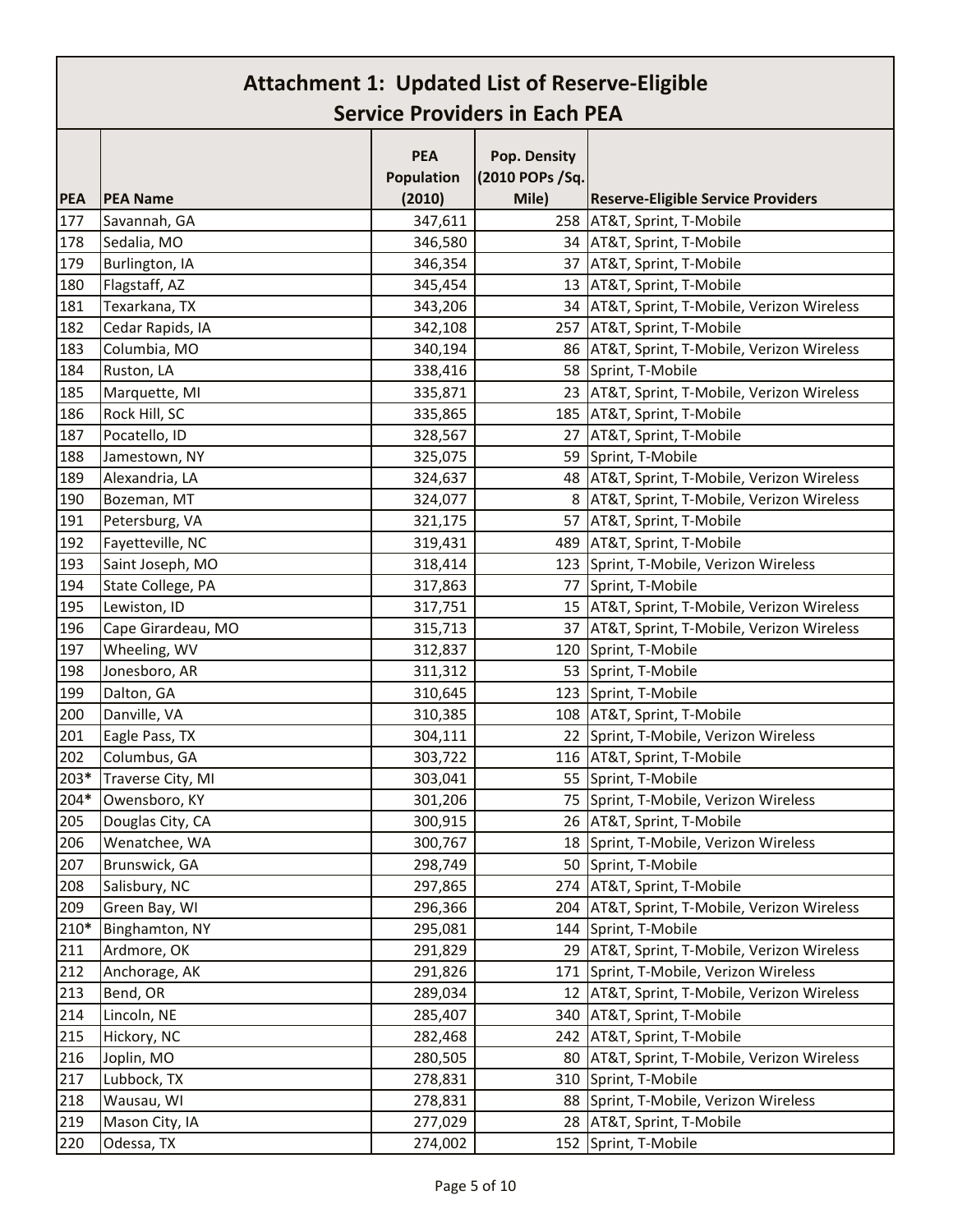|            |                               | <b>PEA</b> |                                 |                                           |
|------------|-------------------------------|------------|---------------------------------|-------------------------------------------|
|            |                               | Population | Pop. Density<br>(2010 POPs /Sq. |                                           |
| <b>PEA</b> | <b>PEA Name</b>               | (2010)     | Mile)                           | <b>Reserve-Eligible Service Providers</b> |
| 221        | Laredo, TX                    | 269,622    |                                 | 49 Sprint, T-Mobile, Verizon Wireless     |
| 222        | Morristown, TN                | 268,978    |                                 | 137 AT&T, Sprint, T-Mobile                |
| 223        | Dubuque, IA                   | 264,752    | 53                              | AT&T, Sprint, T-Mobile                    |
| 224        | De Kalb, IL                   | 257,786    | 82                              | AT&T, Sprint, T-Mobile                    |
| 225        | La Crosse, WI                 | 257,376    | 58                              | AT&T, Sprint, T-Mobile                    |
| 226        | Lima, OH                      | 256,337    |                                 | 118 Sprint, T-Mobile                      |
| 227        | Watertown, NY                 | 255,260    |                                 | 49 AT&T, Sprint, T-Mobile                 |
| 228        | Roanoke, VA                   | 252,548    |                                 | 214 AT&T, Sprint, T-Mobile                |
| 229        | Saint George, UT              | 252,481    |                                 | 5 AT&T, Sprint, T-Mobile                  |
| 230        | Lumberton, NC                 | 252,467    | 100                             | AT&T, Sprint, T-Mobile                    |
| 231        | Fremont, NE                   | 249,287    |                                 | 26 AT&T, Sprint, T-Mobile                 |
| 232        | Topeka, KS                    | 245,402    | 67                              | AT&T, Sprint, T-Mobile                    |
| 233        | Shelby, NC                    | 244,153    |                                 | 184 AT&T, Sprint, T-Mobile                |
| 234        |                               | 242,524    | 210                             | AT&T, Sprint, T-Mobile                    |
| 235        | Lexington, NC<br>Amarillo, TX | 241,798    |                                 | 132 Sprint, T-Mobile                      |
| 236        | Grand Island, NE              |            | 13                              | AT&T, Sprint, T-Mobile                    |
| 237        | Hinesville, GA                | 240,913    | 63                              | Sprint, T-Mobile                          |
|            |                               | 240,344    |                                 |                                           |
| 238        | Florence, SC                  | 239,989    |                                 | 104 AT&T, Sprint, T-Mobile                |
| 239        | Kannapolis, NC                | 238,596    |                                 | 315 AT&T, Sprint, T-Mobile                |
| 240        | Charlottesville, VA           | 234,712    | 109                             | AT&T, Sprint, T-Mobile                    |
| 241        | Dublin, GA                    | 233,302    | 41                              | Sprint, T-Mobile                          |
| 242        | Lake Charles, LA              | 231,201    |                                 | 75 Sprint, T-Mobile, Verizon Wireless     |
| 243        | Paducah, KY                   | 230,924    |                                 | 76 Sprint, T-Mobile                       |
| 244        | Manhattan, KS                 | 230,920    |                                 | 26   AT&T, Sprint, T-Mobile               |
| 245        | West Plains, MO               | 229,798    | 42                              | AT&T, Sprint, T-Mobile                    |
| 246        | Auburn, AL                    | 228,786    | 72                              | AT&T, Sprint, T-Mobile                    |
| 247        | Nampa, ID                     | 227,487    | 20                              | Sprint, T-Mobile                          |
| 248        | Sumter, SC                    | 223,344    |                                 | 93 AT&T, Sprint, T-Mobile                 |
| 249        | Bryan, TX                     | 221,455    |                                 | 160 Sprint, T-Mobile                      |
| 250        | Las Cruces, NM                | 221,221    | 28                              | AT&T, Sprint, T-Mobile                    |
| 251        | Salina, KS                    | 219,945    |                                 | 15 AT&T, Sprint, T-Mobile                 |
| 252        | Sioux City, IA                | 218,063    | 42                              | AT&T, Sprint, T-Mobile, Verizon Wireless  |
| 253        | Baraboo, WI                   | 216,417    | 47                              | AT&T, Sprint, T-Mobile, Verizon Wireless  |
| 254        | Merrill, WI                   | 216,161    | 20                              | AT&T, Sprint, T-Mobile                    |
| 255        | Greenville, MS                | 214,872    | 36                              | AT&T, Sprint, T-Mobile                    |
| 256        | Lynchburg, VA                 | 213,977    | 98                              | AT&T, Sprint, T-Mobile                    |
| 257        | Cheyenne, WY                  | 213,445    | 8                               | AT&T, Sprint, T-Mobile                    |
| 258        | Cullman, AL                   | 210,229    | 62                              | Sprint, T-Mobile                          |
| 259        | Roswell, NM                   | 209,606    | 12                              | AT&T, Sprint, T-Mobile, Verizon Wireless  |
| 260*       | Alpena, MI                    | 208,861    | 38                              | Sprint, T-Mobile                          |
| 261        | Fargo, ND                     | 208,777    | 74                              | AT&T, Sprint, T-Mobile                    |
| 262        | Hilton Head Island, SC        | 208,100    | 116                             | AT&T, Sprint, T-Mobile                    |
| 263        | Santa Fe, NM                  | 201,081    | 17                              | AT&T, Sprint, T-Mobile                    |
| 264        | Kodiak, AK                    | 200,813    | 1                               | Sprint, T-Mobile, Verizon Wireless        |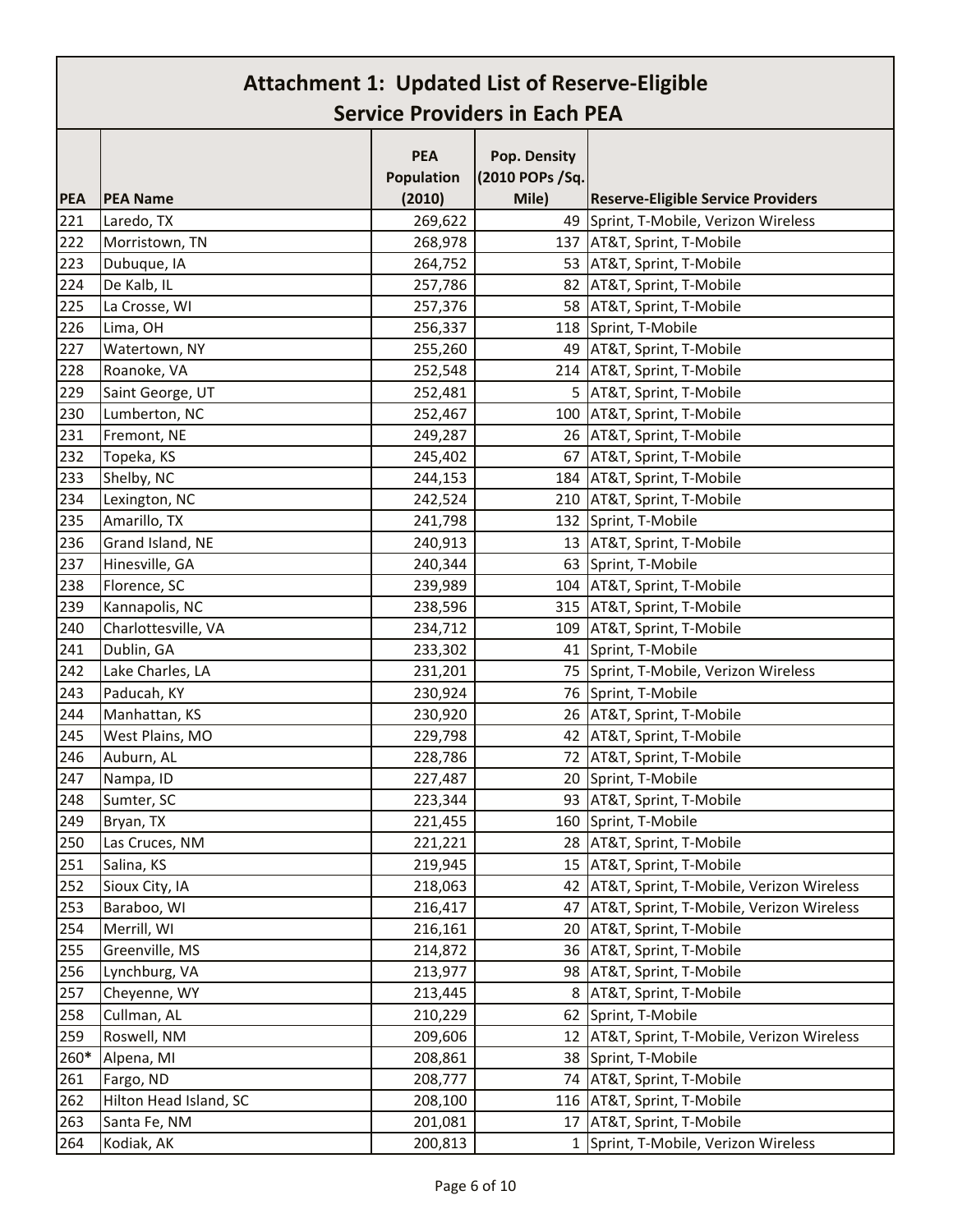|            |                   | <b>PEA</b> | Pop. Density     |                                                |
|------------|-------------------|------------|------------------|------------------------------------------------|
|            |                   | Population | (2010 POPs / Sq. |                                                |
| <b>PEA</b> | <b>PEA Name</b>   | (2010)     | Mile)            | <b>Reserve-Eligible Service Providers</b>      |
| 265        | Winona, MN        | 197,462    |                  | 39   AT&T, Sprint, T-Mobile                    |
| 266        | Lenoir, NC        | 197,430    |                  | 112 AT&T, Sprint, T-Mobile, Verizon Wireless   |
| 267        | Sheboygan, WI     | 196,949    |                  | 178   AT&T, Sprint, T-Mobile, Verizon Wireless |
| 268        | Clinton, IA       | 196,679    |                  | 58   AT&T, Sprint, T-Mobile                    |
| 269        | Racine, WI        | 195,408    |                  | 585   AT&T, Sprint, T-Mobile, Verizon Wireless |
| 270        | Ottawa, IL        | 193,858    |                  | 60   AT&T, Sprint, T-Mobile, Verizon Wireless  |
| 271        | Elmira, NY        | 193,433    |                  | 72 Sprint, T-Mobile                            |
| 272        | Brownwood, TX     | 192,692    |                  | 22 Sprint, T-Mobile, Verizon Wireless          |
| 273        | Bloomington, IL   | 186,133    |                  | 118   AT&T, Sprint, T-Mobile                   |
| 274        | Twin Falls, ID    | 185,790    |                  | 16 AT&T, Sprint, T-Mobile                      |
| 275        | Corsicana, TX     | 184,725    |                  | 62   AT&T, Sprint, T-Mobile, Verizon Wireless  |
| 276        | Rapid City, SD    | 183,639    |                  | 8 AT&T, Sprint, T-Mobile                       |
| 277        | Hutchinson, KS    | 183,101    |                  | 24 AT&T, Sprint, T-Mobile                      |
| 278        | Bartlesville, OK  | 179,889    |                  | 31   AT&T, Sprint, T-Mobile                    |
| 279        | Logan, UT         | 179,703    |                  | 20 Sprint, T-Mobile                            |
| 280        | Garden City, KS   | 177,150    |                  | 9   AT&T, Sprint, T-Mobile                     |
| 281        | Muskogee, OK      | 177,148    |                  | 51   AT&T, Sprint, T-Mobile, Verizon Wireless  |
| 282*       | Galesburg, IL     | 173,607    |                  | 44 AT&T, Sprint, T-Mobile                      |
| 283        | Plattsburgh, NY   | 173,097    |                  | 39   AT&T, Sprint, T-Mobile                    |
| 284        | Greenwood, SC     | 171,848    |                  | 85 Sprint, T-Mobile                            |
| 285        | Gallup, NM        | 170,223    |                  | 8   AT&T, Sprint, T-Mobile, Verizon Wireless   |
| 286        | Sioux Falls, SD   | 169,468    |                  | 210 AT&T, Sprint, T-Mobile                     |
| 287        | Kenosha, WI       | 166,426    |                  | 611   AT&T, Sprint, T-Mobile, Verizon Wireless |
| 288        | Abilene, TX       | 165,252    |                  | 60 Sprint, T-Mobile                            |
| 289        | Price, UT         | 164,900    |                  | 7 Sprint, T-Mobile, Verizon Wireless           |
| 290        | Watertown, SD     | 163,741    |                  | 14 AT&T, Sprint, T-Mobile                      |
| 291        | Rockingham, NC    | 162,684    |                  | 98   AT&T, Sprint, T-Mobile                    |
| 292        | Pueblo, CO        | 159,063    |                  | 67   AT&T, Sprint, T-Mobile                    |
| 293        | Lawrenceburg, TN  | 158,283    |                  | 37 Sprint, T-Mobile                            |
| 294        | Waterloo, IA      | 155,366    | 155              | AT&T, Sprint, T-Mobile                         |
| 295        | Stillwater, OK    | 152,050    |                  | 52 Sprint, T-Mobile                            |
| 296        | Pottsville, PA    | 148,289    |                  | 190 Sprint, T-Mobile                           |
| 297        | Pendleton, OR     | 146,709    |                  | 7   AT&T, Sprint, T-Mobile, Verizon Wireless   |
| 298        | Fairbanks, AK     | 145,928    | 0                | AT&T, Sprint, T-Mobile, Verizon Wireless       |
| 299        | Kirksville, MO    | 144,847    |                  | 20   AT&T, Sprint, T-Mobile                    |
| 300        | Selma, AL         | 144,376    |                  | 28 AT&T, Sprint, T-Mobile                      |
| 301        | Rochester, MN     | 144,248    | 221              | Sprint, T-Mobile                               |
| 302        | Enid, OK          | 143,731    |                  | 17   AT&T, Sprint, T-Mobile, Verizon Wireless  |
| 303*       | Great Falls, MT   | 143,015    |                  | 6 Sprint, T-Mobile, Verizon Wireless           |
| 304        | Mount Airy, NC    | 143,013    | 111              | AT&T, Sprint, T-Mobile, Verizon Wireless       |
| 305        | Altus, OK         | 142,644    | 12               | AT&T, Sprint, T-Mobile, Verizon Wireless       |
| 306        | Wichita Falls, TX | 142,252    |                  | 82   AT&T, Sprint, T-Mobile, Verizon Wireless  |
| 307        | Yankton, SD       | 141,973    |                  | 20   AT&T, Sprint, T-Mobile, Verizon Wireless  |
| 308        | Americus, GA      | 138,886    |                  | 49   AT&T, Sprint, T-Mobile                    |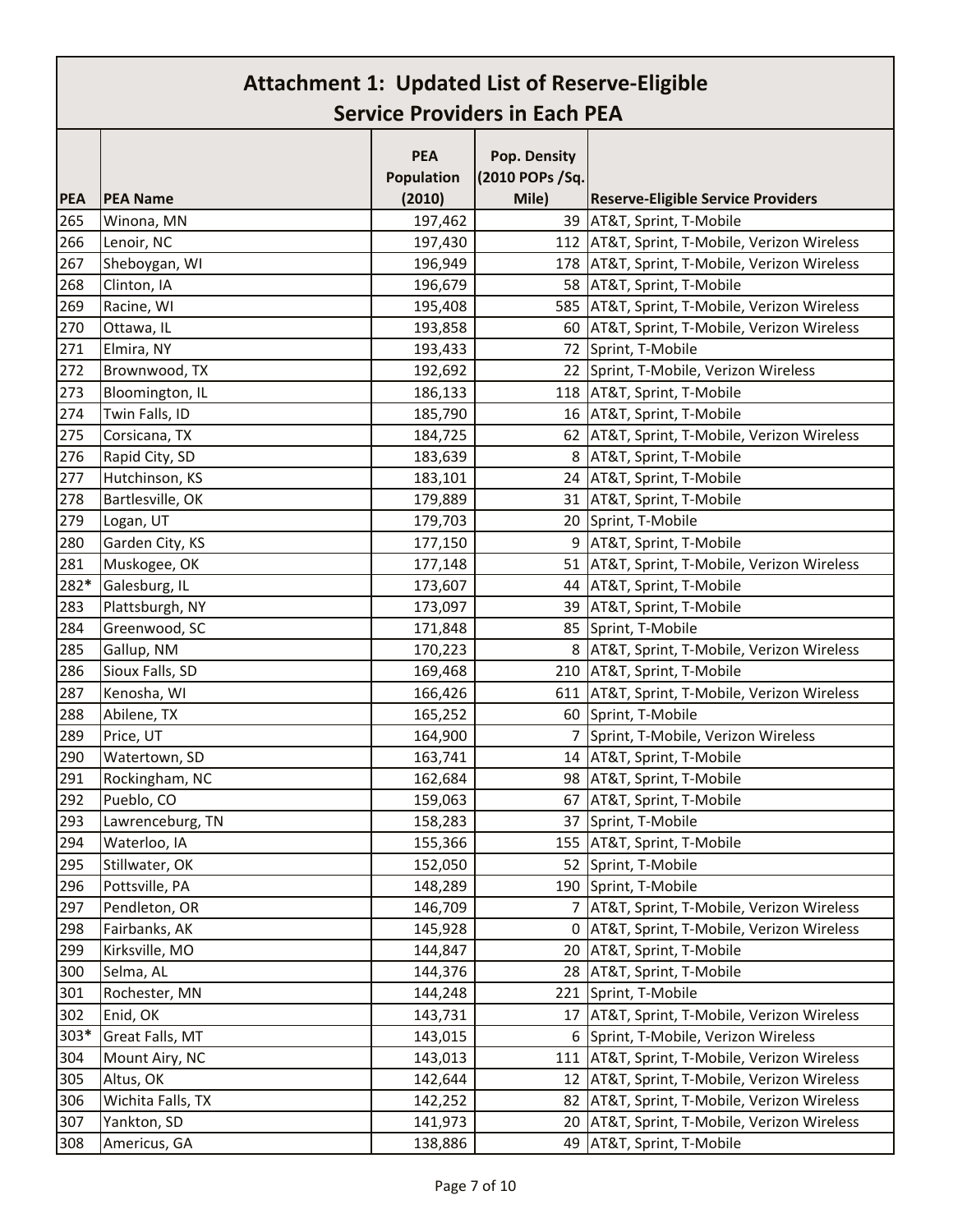|            |                       | <b>PEA</b><br>Population | Pop. Density<br>(2010 POPs /Sq. |                                               |
|------------|-----------------------|--------------------------|---------------------------------|-----------------------------------------------|
| <b>PEA</b> | <b>PEA Name</b>       | (2010)                   | Mile)                           | <b>Reserve-Eligible Service Providers</b>     |
| 309        | Elizabeth City, NC    | 137,035                  | 60                              | AT&T, Sprint, T-Mobile                        |
| 310        | Farmington, MO        | 133,395                  |                                 | 54 Sprint, T-Mobile                           |
| 311        | Trinidad, CO          | 132,721                  | 4                               | AT&T, Sprint, T-Mobile, Verizon Wireless      |
| 312        | Farmington, NM        | 130,044                  |                                 | 24 AT&T, Sprint, T-Mobile, Verizon Wireless   |
| 313        | Lockhart, TX          | 128,849                  |                                 | 62 Sprint, T-Mobile, Verizon Wireless         |
| 314        | Jacksonville, TX      | 127,971                  |                                 | 46 AT&T, Sprint, T-Mobile                     |
| 315        | Sheridan, WY          | 127,963                  |                                 | 3   AT&T, Sprint, T-Mobile, Verizon Wireless  |
| 316        | Rock Springs, WY      | 125,434                  |                                 | 4 AT&T, Sprint, T-Mobile                      |
| 317        | Beatrice, NE          | 124,932                  |                                 | 19 AT&T, Sprint, T-Mobile                     |
| 318        | Thief River Falls, MN | 124,110                  | $\overline{7}$                  | AT&T, Sprint, T-Mobile                        |
| 319        | Albany, GA            | 122,863                  |                                 | 178 AT&T, Sprint, T-Mobile                    |
| 320        | San Angelo, TX        | 119,412                  |                                 | 22 AT&T, Sprint, T-Mobile                     |
| 321        | Batesville, IN        | 118,693                  |                                 | 82 Sprint, T-Mobile                           |
| 322        | Minot, ND             | 116,439                  |                                 | 7 Sprint, T-Mobile, Verizon Wireless          |
| 323        | Socorro, NM           | 114,543                  |                                 | 6   AT&T, Sprint, T-Mobile                    |
| 324        | Honesdale, PA         | 110,191                  |                                 | 86 Sprint, T-Mobile                           |
| 325        | Bismarck, ND          | 108,779                  |                                 | 30 AT&T, Sprint, T-Mobile                     |
| 326        | Fergus Falls, MN      | 108,648                  |                                 | 20 AT&T, Sprint, T-Mobile                     |
| 327        | Orangeburg, SC        | 107,676                  | 72                              | Sprint, T-Mobile                              |
| 328        | Winslow, AZ           | 107,449                  |                                 | 11   AT&T, Sprint, T-Mobile, Verizon Wireless |
| 329        | Kingsville, TX        | 104,558                  | 13                              | Sprint, T-Mobile, Verizon Wireless            |
| 330*       | Olney, IL             | 102,976                  |                                 | 36 Sprint, T-Mobile, Verizon Wireless         |
| 331        | Plainview, TX         | 102,732                  |                                 | 16 Sprint, T-Mobile                           |
| 332        | Bennettsville, SC     | 102,615                  | 57                              | AT&T, Sprint, T-Mobile                        |
| 333        | Sidney, OH            | 102,382                  |                                 | 102 Sprint, T-Mobile                          |
| 334        | Pampa, TX             | 100,685                  | 7                               | AT&T, Sprint, T-Mobile                        |
| 335        | Natchitoches, LA      | 99,546                   |                                 | 29 AT&T, Sprint, T-Mobile                     |
| 336        | Grand Forks, ND       | 98,461                   |                                 | 29 Sprint, T-Mobile                           |
| 337        | Mineral Wells, TX     | 95,311                   |                                 | 26 AT&T, Sprint, T-Mobile                     |
| 338        | Durango, CO           | 91,716                   |                                 | 14 Sprint, T-Mobile                           |
| 339        | Scottsbluff, NE       | 91,571                   |                                 | 8 AT&T, Sprint, T-Mobile                      |
| 340        | Clovis, NM            | 84,529                   | 6                               | AT&T, Sprint, T-Mobile                        |
| 341        | Alamogordo, NM        | 84,294                   | 7                               | AT&T, Sprint, T-Mobile                        |
| 342        | Mitchell, SD          | 83,465                   | 6                               | AT&T, Sprint, T-Mobile                        |
| 343        | Pecos, TX             | 82,332                   | 3                               | Sprint, T-Mobile                              |
| 344        | Clanton, AL           | 82,318                   | 42                              | AT&T, Sprint, T-Mobile                        |
| 345        | Newberry, SC          | 81,339                   | 46                              | Sprint, T-Mobile                              |
| 346        | Franklin, NC          | 80,814                   | 55                              | AT&T, Sprint, T-Mobile                        |
| 347        | New Roads, LA         | 79,775                   | 32                              | Sprint, T-Mobile                              |
| 348        | Aberdeen, SD          | 79,541                   | 5                               | AT&T, Sprint, T-Mobile                        |
| 349        | Marion, NC            | 78,393                   | 80                              | AT&T, Sprint, T-Mobile                        |
| 350        | Forrest City, AR      | 78,309                   | 31                              | Sprint, T-Mobile                              |
| 351        | Dickinson, ND         | 78,183                   |                                 | 3 AT&T, Sprint, T-Mobile                      |
| 352        | Gonzales, TX          | 77,549                   | 30                              | Sprint, T-Mobile, Verizon Wireless            |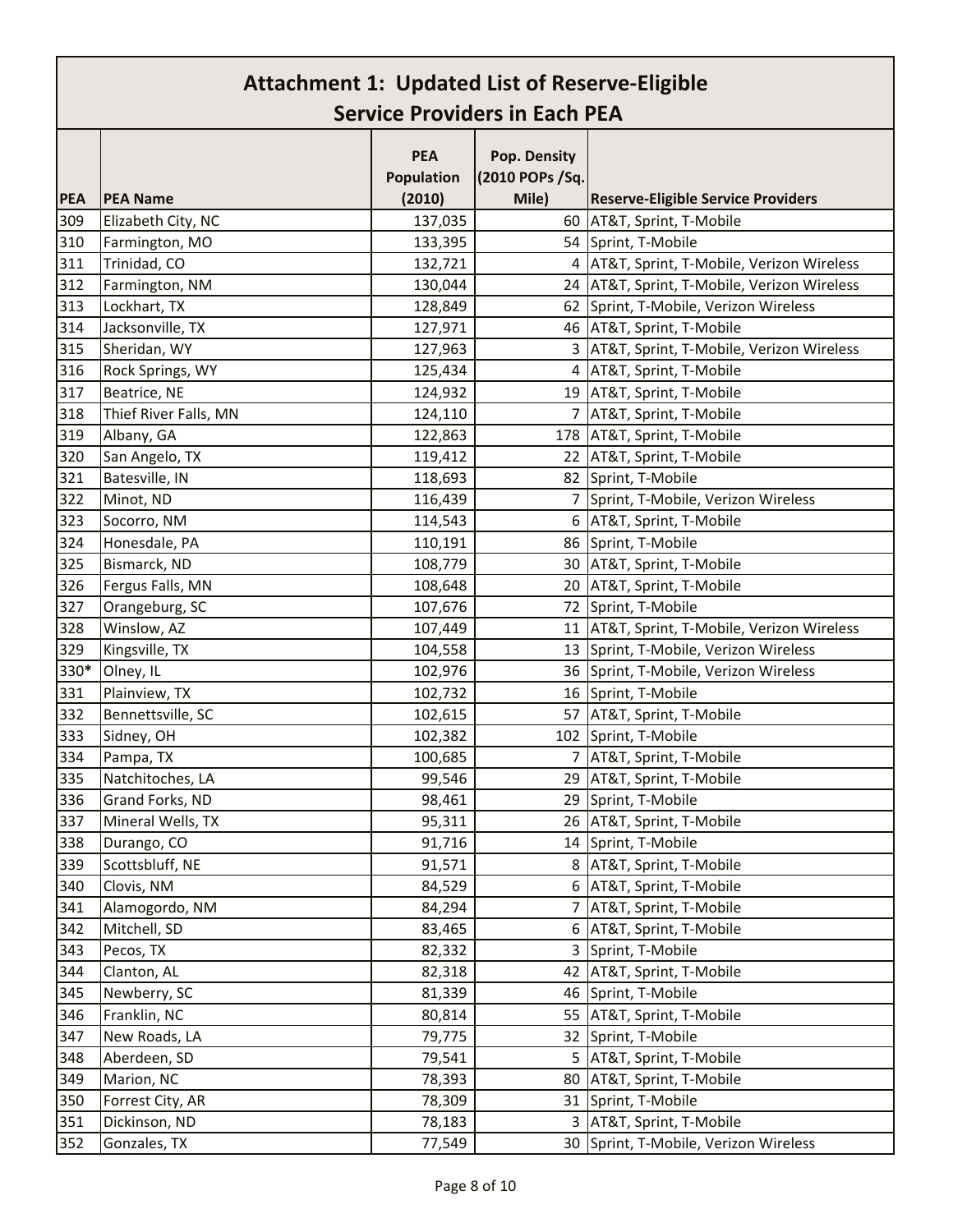|            |                      | <b>PEA</b> | Pop. Density    |                                               |
|------------|----------------------|------------|-----------------|-----------------------------------------------|
|            |                      | Population | (2010 POPs /Sq. |                                               |
| <b>PEA</b> | <b>PEA Name</b>      | (2010)     | Mile)           | <b>Reserve-Eligible Service Providers</b>     |
| 353        | Watseka, IL          | 77,440     |                 | 37   AT&T, Sprint, T-Mobile, Verizon Wireless |
| 354        | New London, WI       | 76,906     |                 | 56 Sprint, T-Mobile, Verizon Wireless         |
| 355        | Casper, WY           | 75,450     |                 | 14 AT&T, Sprint, T-Mobile                     |
| 356        | Colville, WA         | 74,653     | 9               | Sprint, T-Mobile, Verizon Wireless            |
| 357        | Espanola, NM         | 73,183     |                 | 9   AT&T, Sprint, T-Mobile, Verizon Wireless  |
| 358        | Marble Falls, TX     | 72,548     |                 | 27 AT&T, Sprint, T-Mobile                     |
| 359        | Sterling, CO         | 72,175     |                 | 8   AT&T, Sprint, T-Mobile                    |
| 360        | Juneau, AK           | 71,664     | 2               | AT&T, Sprint, T-Mobile, Verizon Wireless      |
| 361        | Richfield, UT        | 71,373     | 5               | AT&T, Sprint, T-Mobile                        |
| 362        | Payette, ID          | 70,406     |                 | 8 Sprint, T-Mobile                            |
| 363        | Big Spring, TX       | 70,297     |                 | 12   AT&T, Sprint, T-Mobile                   |
| 364        | Butte, MT            | 69,762     |                 | 7 AT&T, Sprint, T-Mobile                      |
| 365        | Vernon, TX           | 69,603     |                 | 9   AT&T, Sprint, T-Mobile                    |
| 366        | Pullman, WA          | 68,665     |                 | 20 AT&T, Sprint, T-Mobile                     |
| 367        | Moberly, MO          | 66,156     |                 | 28   AT&T, Sprint, T-Mobile, Verizon Wireless |
| 368        | Concordia, KS        | 65,577     | 6               | AT&T, Sprint, T-Mobile                        |
| 369        | Red Oak, IA          | 65,203     |                 | 19   AT&T, Sprint, T-Mobile, Verizon Wireless |
| 370        | Washington, IA       | 64,135     |                 | 34 AT&T, Sprint, T-Mobile                     |
| 371        | Wytheville, VA       | 62,965     |                 | 55   AT&T, Sprint, T-Mobile, Verizon Wireless |
| 372        | Colby, KS            | 62,951     |                 | 5   AT&T, Sprint, T-Mobile, Verizon Wireless  |
| 373        | Walla Walla, WA      | 62,859     |                 | 29 AT&T, Sprint, T-Mobile                     |
| 374        | North Platte, NE     | 61,592     | 5               | AT&T, Sprint, T-Mobile                        |
| 375        | Deming, NM           | 59,503     | 6               | Sprint, T-Mobile                              |
| 376        | Hereford, TX         | 59,127     |                 | 8 AT&T, Sprint, T-Mobile                      |
| 377        | Demopolis, AL        | 57,694     |                 | 17   AT&T, Sprint, T-Mobile                   |
| 378        | Waynesboro, GA       | 57,502     | 27              | Sprint, T-Mobile                              |
| 379        | Sault Ste. Marie, MI | 56,264     |                 | 16 Sprint, T-Mobile                           |
| 380        | Escanaba, MI         | 55,155     |                 | 17 Sprint, T-Mobile                           |
| 381        | Del Rio, TX          | 54,479     | 8               | Sprint, T-Mobile, Verizon Wireless            |
| 382        | Riverton, WY         | 53,468     | 4               | AT&T, Sprint, T-Mobile                        |
| 383        | Creston, IA          | 50,709     | 18              | AT&T, Sprint, T-Mobile, Verizon Wireless      |
| 384        | Manchester, IA       | 50,223     |                 | 25 AT&T, Sprint, T-Mobile                     |
| 385        | Hannibal, MO         | 49,159     | 35              | AT&T, Sprint, T-Mobile, Verizon Wireless      |
| 386        | Barnwell, SC         | 49,027     |                 | 36 Sprint, T-Mobile                           |
| 387        | Wahpeton, ND         | 48,521     |                 | 6 AT&T, Sprint, T-Mobile                      |
| 388        | Atlantic, IA         | 47,170     | 21              | AT&T, Sprint, T-Mobile                        |
| 389        | McCook, NE           | 47,014     | $7^{\circ}$     | AT&T, Sprint, T-Mobile                        |
| 390        | Snyder, TX           | 45,514     |                 | 13 AT&T, Sprint, T-Mobile                     |
| 391        | Ontario, OR          | 38,735     | 2               | AT&T, Sprint, T-Mobile                        |
| 392        | Maryville, MO        | 37,191     | 18              | AT&T, Sprint, T-Mobile, Verizon Wireless      |
| 393        | Macon, MO            | 36,158     | 17              | AT&T, Sprint, T-Mobile, Verizon Wireless      |
| 394        | Martin, SD           | 34,651     | 3               | AT&T, Sprint, T-Mobile                        |
| 395        | Jamestown, ND        | 34,328     | 5               | AT&T, Sprint, T-Mobile                        |
| 396        | Winterset, IA        | 34,315     |                 | 20 AT&T, Sprint, T-Mobile                     |